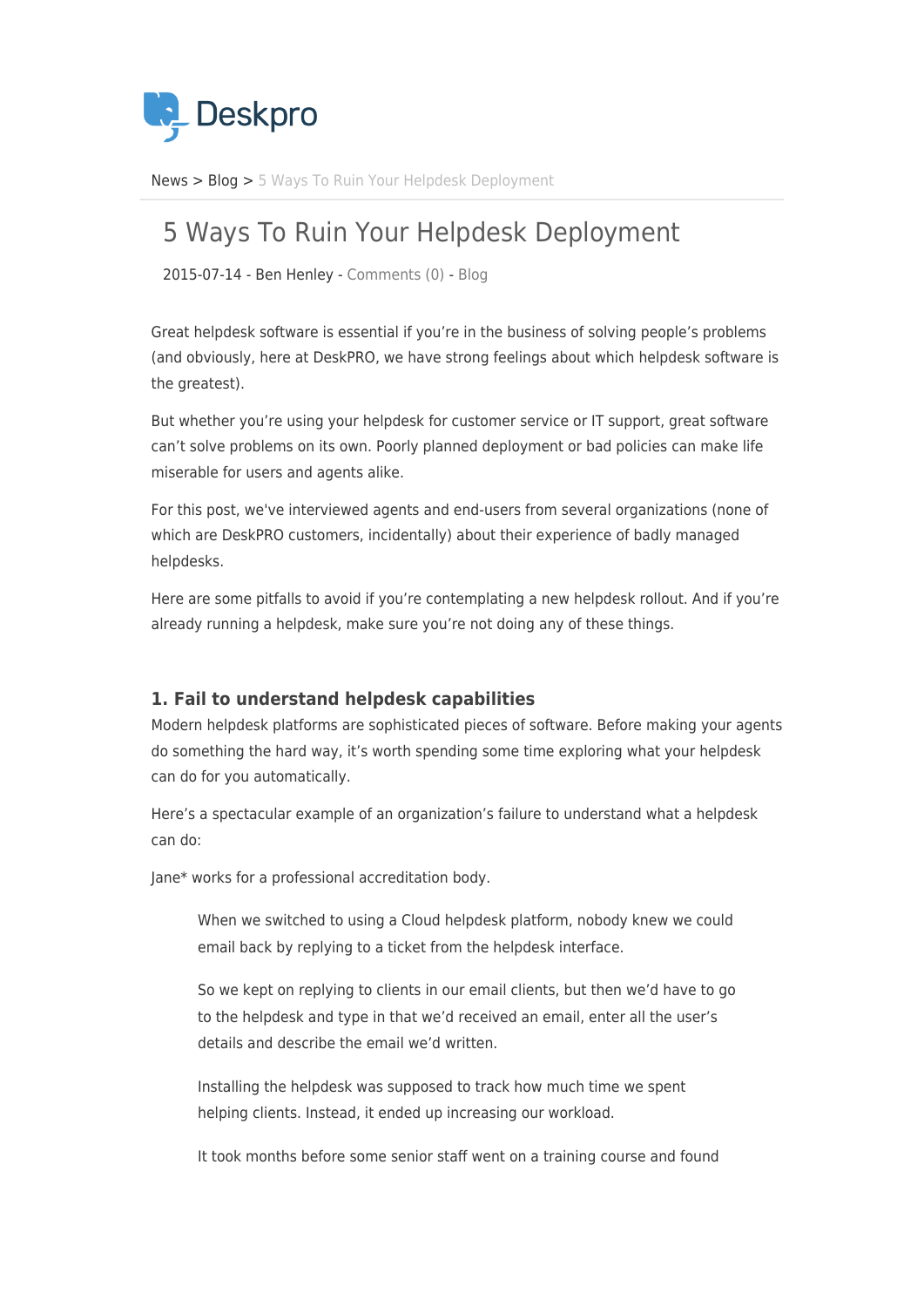out that we could make the helpdesk convert user emails directly to tickets.

Not only is this a terrible way to use any helpdesk platform, but the organization failed to train the front-line agents in the software, so they didn't realize the problem.

Make sure that it's easy for your agents to access manuals and help guides.

## **2. Ask users for way too much irrelevant information**

It can sometimes be a struggle to get users to give you all the information you need to resolve an issue - but some helpdesks have the opposite problem.

Patricia\* works for a large government department.

When a printer breaks down, the IT helpdesk always insists on taking all of my details, including my PC tracking number. Even if it's a shared network printer, and it isn't working from any PC.

Calling to report something simple like 'the printer on the 4th floor isn't working' can take upwards of ten minutes.

The helpdesk even insists on taking down instructions on how to access my building - even though they're in the same building.

The result is that printers stay broken for weeks before somebody bites the bullet and reports the problem.

This isn't a problem that's confined to big government. We've heard of companies asking for all sorts of irrelevant information before they'll answer the simplest questions.

Maybe some of this data-gathering is because helpdesks are under pressure to prove they're helping real users rather than making them up. Maybe it's sometimes a cynical way to manage demand, by making the process of asking for help so onerous that users avoid it unless they're desperate.

DeskPRO lets you add custom fields to store useful information about a ticket, but crucially, you can always make a field optional. Think carefully about how much compulsory information you demand from users before you help them.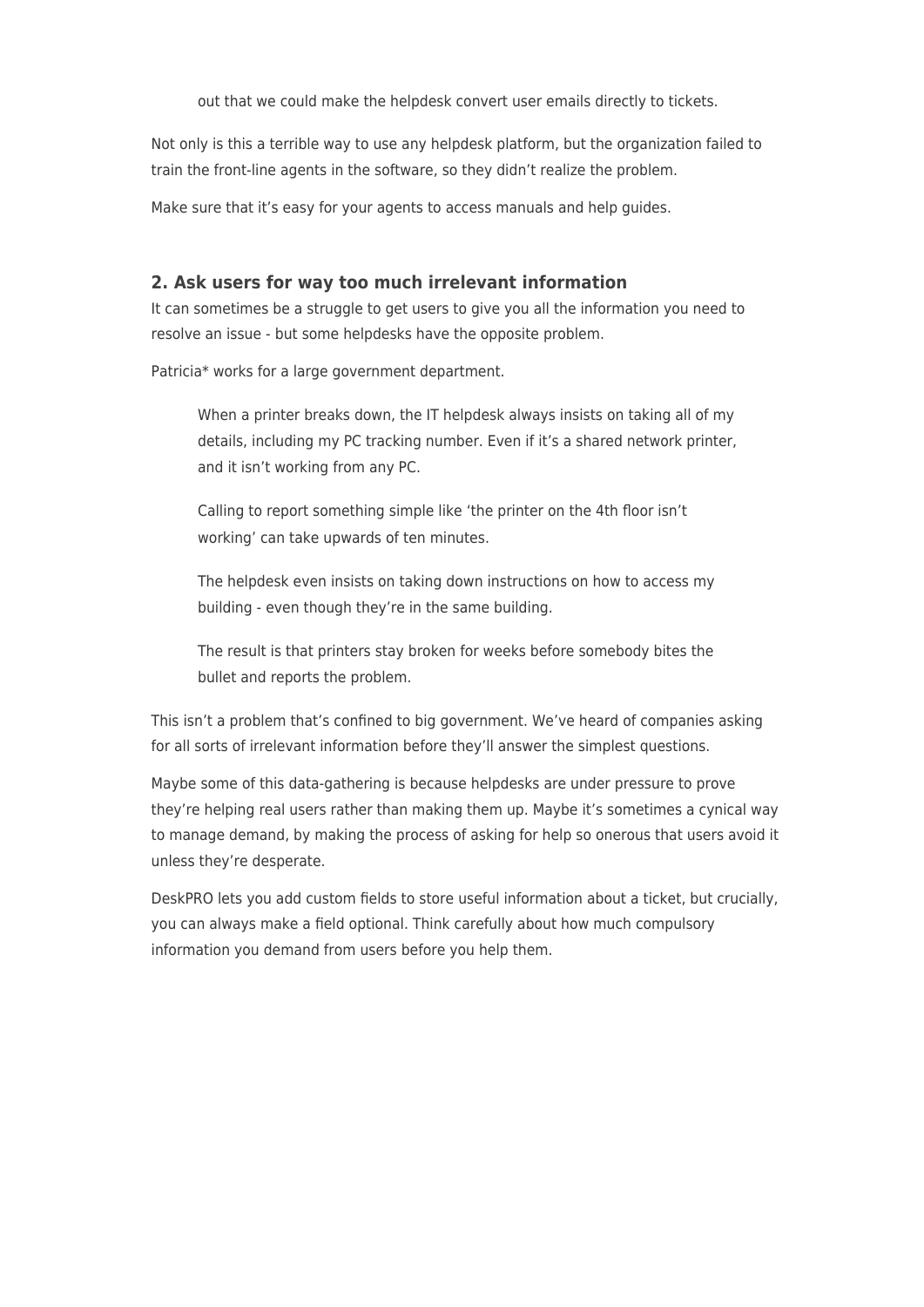

## **3. Let users bypass the helpdesk**

There's no point investing in helpdesk software to manage your customer communications if you don't communicate through the helpdesk.

Tom\* worked in a company that provided IT services for finance professionals, some of them very demanding.

Customers would try to get around our helpdesk ticketing system constantly. They'd find our direct email addresses from the website, or email staff members they'd dealt with previously, even if their query wasn't something that member of staff could help with.

They thought that going outside the helpdesk would get them quicker service. It actually didn't, because we were told to deal with everything in strict chronological order. It just wasted our time going back and forth between the helpdesk and emails.

Management wouldn't let us make it clear that support requests had to go to the official help address, for fear of angering customers.

This is a tricky situation. The key is to make clear to users that it's in their own best interests to go through your standard support process, without offending them.

DeskPRO can help resolve this issue using its inbound ticket forwarding feature. This means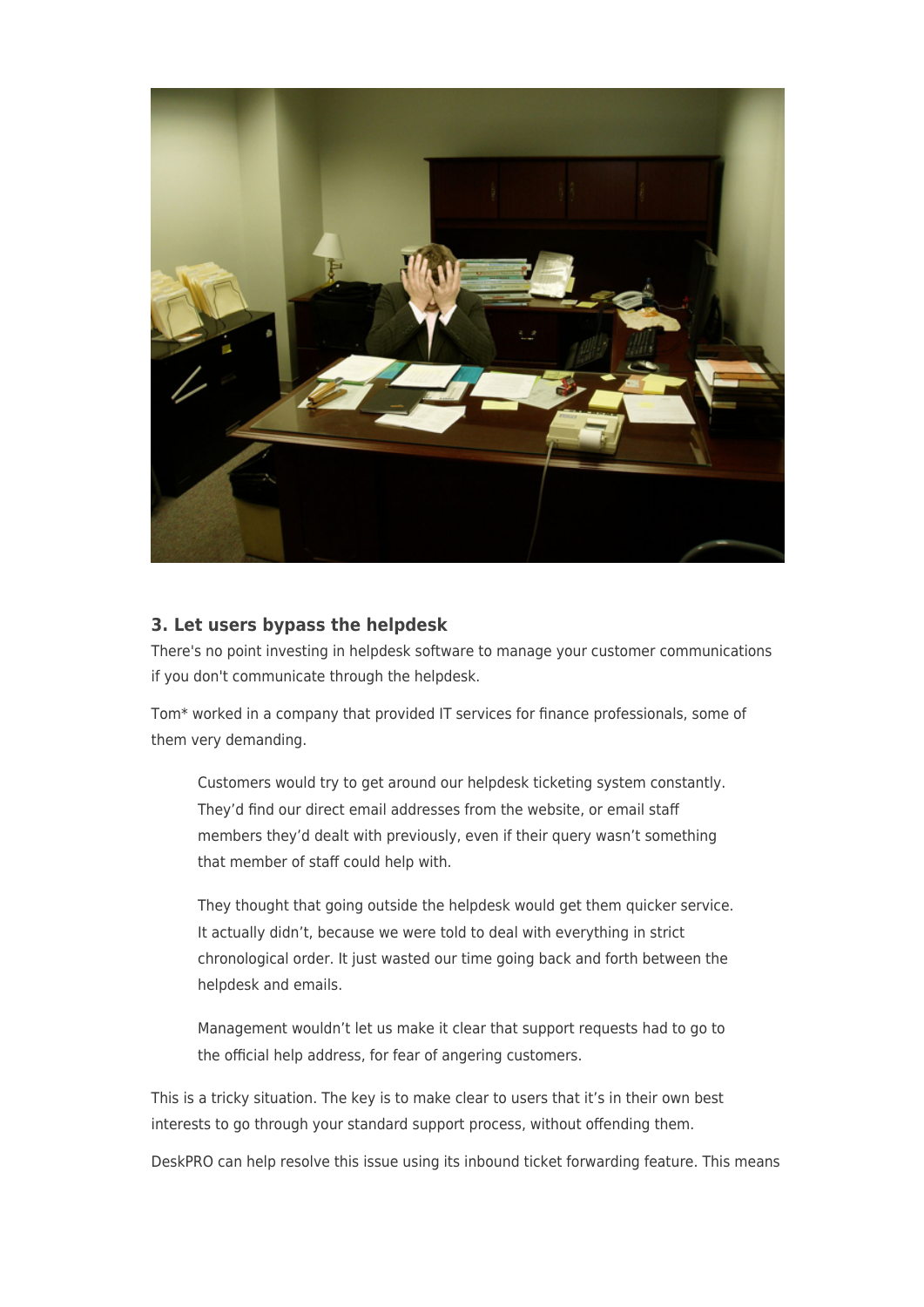that your agents can just forward emails from users to the helpdesk email address; DeskPRO is smart enough to create a ticket as if the user had emailed the correct address in the first place.

Once customers see that their emails always end up as tickets that can be dealt with by any agent, they will be less likely to try to jump the queue.

### **4. Stick with inflexible processes**

Even after taking 10 minutes to file a report, Patricia's printer troubles weren't over:

When you phone up to report a problem, you become the "owner" of that problem whether you like it or not. So you could be about to move a new team member into a vacant desk, but notice that the phone at that desk has stopped working. So you contact the helpdesk and provide all your details and boom, you are in charge of the broken phone problem.

In the case of the printer, I had raised the issue right before going on holiday for two weeks. Even though they'd taken the number for my Blackberry, they never called it. Apparently, talking about a broken network printer was too sensitive for anything but a landline.

So because they couldn't reach me, they closed the ticket.

There's a number of things that have gone wrong here: the reliance on phone calls when an email would do, for one. And while it makes sense that a ticket should have an owner, why couldn't this helpdesk change the owner when necessary? Was it an inflexible policy, or badly-designed software?

#### **5. Keep default values that don't make sense to your users**

Jane's helpdesk ran into trouble with the wording of an automated email.

Our helpdesk sends out an automatic message to our clients which says: 'This ticket has been allocated to <currently assigned>'.

Our clients are older professionals, not web natives, and they find this completely confusing. Many of them don't realize the email is generated by software, or think it means they need to do something to assign a ticket.

The wording should make clear that you don't have to do anything.

Put yourself in the user's shoes and check that all your emails, forms and other user-facing copy make sense to them. Don't refer to your internal terminology or processes unless it's something the user needs to know about. (Plus, make sure you pick a helpdesk with a